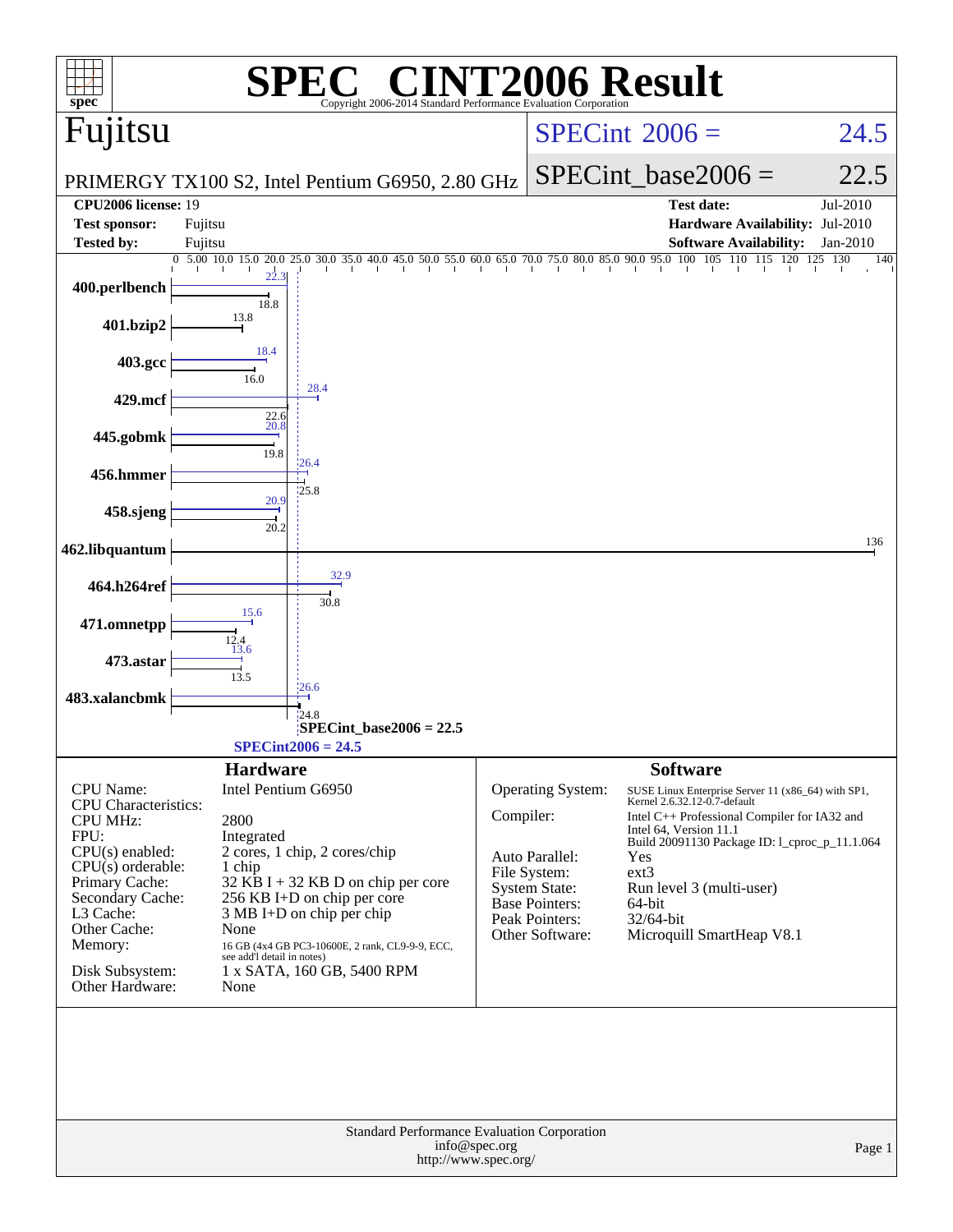

## Fujitsu

#### $SPECint2006 = 24.5$  $SPECint2006 = 24.5$

PRIMERGY TX100 S2, Intel Pentium G6950, 2.80 GHz

**[CPU2006 license:](http://www.spec.org/auto/cpu2006/Docs/result-fields.html#CPU2006license)** 19 **[Test date:](http://www.spec.org/auto/cpu2006/Docs/result-fields.html#Testdate)** Jul-2010 **[Test sponsor:](http://www.spec.org/auto/cpu2006/Docs/result-fields.html#Testsponsor)** Fujitsu **[Hardware Availability:](http://www.spec.org/auto/cpu2006/Docs/result-fields.html#HardwareAvailability)** Jul-2010 **[Tested by:](http://www.spec.org/auto/cpu2006/Docs/result-fields.html#Testedby)** Fujitsu **[Software Availability:](http://www.spec.org/auto/cpu2006/Docs/result-fields.html#SoftwareAvailability)** Jan-2010

SPECint base2006 =  $22.5$ 

#### **[Results Table](http://www.spec.org/auto/cpu2006/Docs/result-fields.html#ResultsTable)**

| <b>Base</b>    |       |                |             |                | <b>Peak</b> |                |              |                |                                                                                                                             |                |              |
|----------------|-------|----------------|-------------|----------------|-------------|----------------|--------------|----------------|-----------------------------------------------------------------------------------------------------------------------------|----------------|--------------|
| <b>Seconds</b> | Ratio | <b>Seconds</b> | Ratio       | <b>Seconds</b> | Ratio       | <b>Seconds</b> | <b>Ratio</b> | <b>Seconds</b> | <b>Ratio</b>                                                                                                                | <b>Seconds</b> | <b>Ratio</b> |
| 519            | 18.8  | 520            | 18.8        | 520            | 18.8        | 437            | 22.3         | 437            | 22.4                                                                                                                        | 438            | 22.3         |
| 697            | 13.8  | 698            | 13.8        | 709            | 13.6        | 697            | 13.8         | 698            | 13.8                                                                                                                        | 709            | 13.6         |
| 499            | 16.1  | 502            | 16.0        | 504            | 16.0        | 437            | 18.4         | 437            | 18.4                                                                                                                        | 437            | 18.4         |
| 403            | 22.6  | 403            | 22.6        | 405            | 22.5        | 322            | 28.4         | 321            | 28.4                                                                                                                        | 322            | 28.3         |
| 530            | 19.8  | 530            | <u>19.8</u> | 530            | 19.8        | 503            | 20.8         | 504            | 20.8                                                                                                                        | 503            | 20.8         |
| 362            | 25.8  | 362            | 25.8        | 362            | 25.8        | 353            | 26.4         | 353            | 26.4                                                                                                                        | 353            | 26.4         |
| 598            | 20.2  | 599            | 20.2        | 597            | 20.3        | 579            | 20.9         | 581            | 20.8                                                                                                                        | 579            | 20.9         |
| 152            | 136   | 152            | 136         | 152            | 136         | 152            | 136          | 152            | 136                                                                                                                         | 152            | 136          |
| 720            | 30.8  | 718            | 30.8        | 720            | 30.7        | 673            | 32.9         | 673            | 32.9                                                                                                                        | 671            | 33.0         |
| 503            | 12.4  | 505            | 12.4        | 506            | 12.3        | 400            | 15.6         | 400            | 15.6                                                                                                                        | 400            | 15.6         |
| 522            | 13.5  | 522            | 13.4        | 522            | 13.5        | 517            |              | 516            | 13.6                                                                                                                        | 517            | 13.6         |
| 278            | 24.8  | 277            | 24.9        | 279            | 24.7        | 260            | 26.5         | 260            | 26.6                                                                                                                        | 259            | 26.6         |
|                |       |                |             |                |             |                |              |                | 13.6<br>Described and can be the condentry ordered theory occurs more<br>That do constructions distant for disasters a sec- | $-11 - 1$      |              |

Results appear in the [order in which they were run.](http://www.spec.org/auto/cpu2006/Docs/result-fields.html#RunOrder) Bold underlined text [indicates a median measurement.](http://www.spec.org/auto/cpu2006/Docs/result-fields.html#Median)

#### **[Operating System Notes](http://www.spec.org/auto/cpu2006/Docs/result-fields.html#OperatingSystemNotes)**

'ulimit -s unlimited' was used to set the stacksize to unlimited prior to run

#### **[Platform Notes](http://www.spec.org/auto/cpu2006/Docs/result-fields.html#PlatformNotes)**

The system automatically configures the memory to run at 1067 MHz.

#### **[General Notes](http://www.spec.org/auto/cpu2006/Docs/result-fields.html#GeneralNotes)**

 OMP\_NUM\_THREADS set to number of cores KMP\_AFFINITY set to granularity=fine,scatter For information about Fujitsu please visit: <http://www.fujitsu.com> Binaries were compiled on SLES 10 with Binutils 2.18.50.0.7.20080502

### **[Base Compiler Invocation](http://www.spec.org/auto/cpu2006/Docs/result-fields.html#BaseCompilerInvocation)**

[C benchmarks](http://www.spec.org/auto/cpu2006/Docs/result-fields.html#Cbenchmarks): [icc -m64](http://www.spec.org/cpu2006/results/res2010q3/cpu2006-20100812-12850.flags.html#user_CCbase_intel_icc_64bit_f346026e86af2a669e726fe758c88044)

[C++ benchmarks:](http://www.spec.org/auto/cpu2006/Docs/result-fields.html#CXXbenchmarks) [icpc -m64](http://www.spec.org/cpu2006/results/res2010q3/cpu2006-20100812-12850.flags.html#user_CXXbase_intel_icpc_64bit_fc66a5337ce925472a5c54ad6a0de310)

> Standard Performance Evaluation Corporation [info@spec.org](mailto:info@spec.org) <http://www.spec.org/>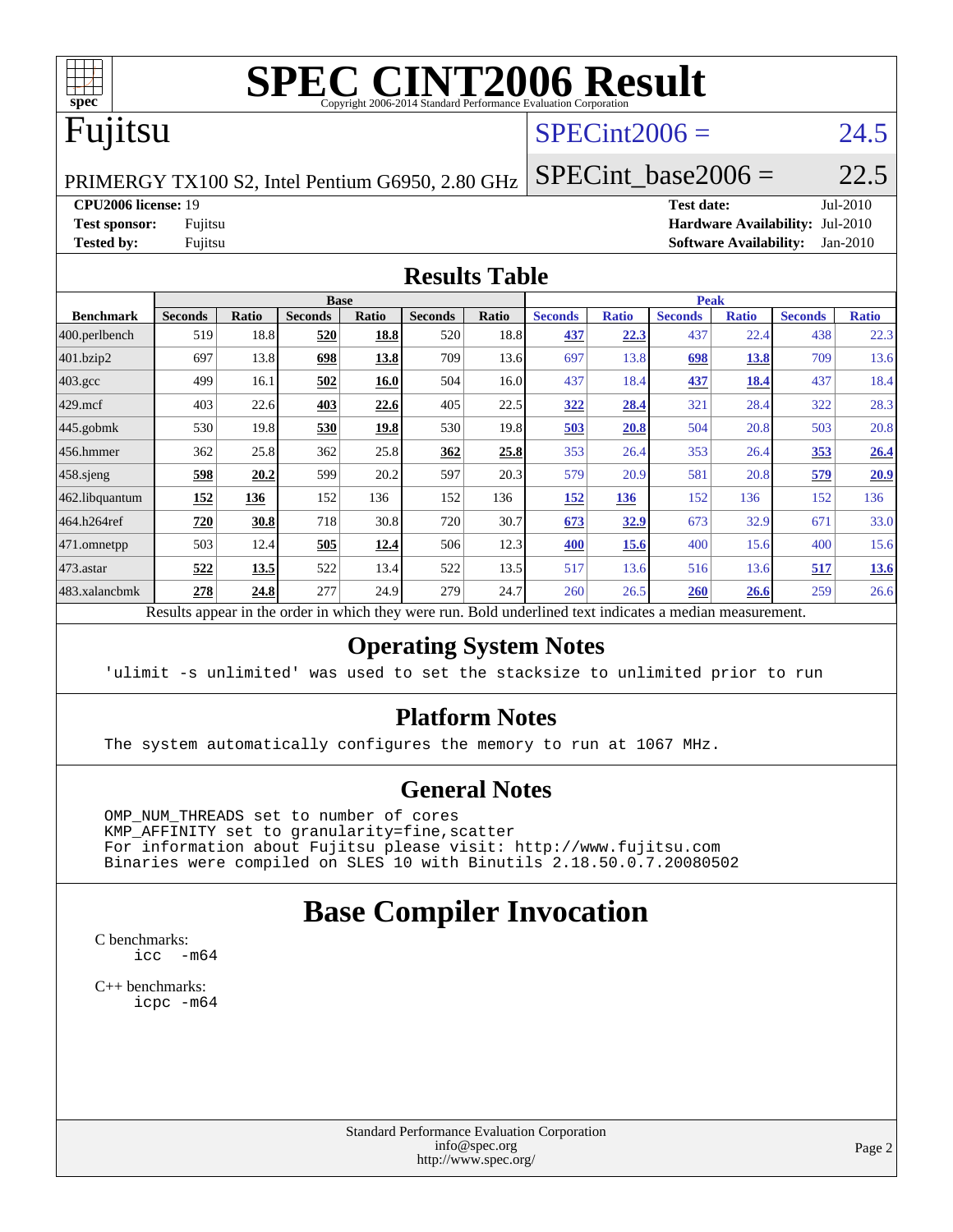

### Fujitsu

#### $SPECint2006 = 24.5$  $SPECint2006 = 24.5$

PRIMERGY TX100 S2, Intel Pentium G6950, 2.80 GHz

SPECint base2006 =  $22.5$ 

**[CPU2006 license:](http://www.spec.org/auto/cpu2006/Docs/result-fields.html#CPU2006license)** 19 **[Test date:](http://www.spec.org/auto/cpu2006/Docs/result-fields.html#Testdate)** Jul-2010 **[Test sponsor:](http://www.spec.org/auto/cpu2006/Docs/result-fields.html#Testsponsor)** Fujitsu **[Hardware Availability:](http://www.spec.org/auto/cpu2006/Docs/result-fields.html#HardwareAvailability)** Jul-2010 **[Tested by:](http://www.spec.org/auto/cpu2006/Docs/result-fields.html#Testedby)** Fujitsu **[Software Availability:](http://www.spec.org/auto/cpu2006/Docs/result-fields.html#SoftwareAvailability)** Jan-2010

#### **[Base Portability Flags](http://www.spec.org/auto/cpu2006/Docs/result-fields.html#BasePortabilityFlags)**

 400.perlbench: [-DSPEC\\_CPU\\_LP64](http://www.spec.org/cpu2006/results/res2010q3/cpu2006-20100812-12850.flags.html#b400.perlbench_basePORTABILITY_DSPEC_CPU_LP64) [-DSPEC\\_CPU\\_LINUX\\_X64](http://www.spec.org/cpu2006/results/res2010q3/cpu2006-20100812-12850.flags.html#b400.perlbench_baseCPORTABILITY_DSPEC_CPU_LINUX_X64) 401.bzip2: [-DSPEC\\_CPU\\_LP64](http://www.spec.org/cpu2006/results/res2010q3/cpu2006-20100812-12850.flags.html#suite_basePORTABILITY401_bzip2_DSPEC_CPU_LP64) 403.gcc: [-DSPEC\\_CPU\\_LP64](http://www.spec.org/cpu2006/results/res2010q3/cpu2006-20100812-12850.flags.html#suite_basePORTABILITY403_gcc_DSPEC_CPU_LP64) 429.mcf: [-DSPEC\\_CPU\\_LP64](http://www.spec.org/cpu2006/results/res2010q3/cpu2006-20100812-12850.flags.html#suite_basePORTABILITY429_mcf_DSPEC_CPU_LP64) 445.gobmk: [-DSPEC\\_CPU\\_LP64](http://www.spec.org/cpu2006/results/res2010q3/cpu2006-20100812-12850.flags.html#suite_basePORTABILITY445_gobmk_DSPEC_CPU_LP64) 456.hmmer: [-DSPEC\\_CPU\\_LP64](http://www.spec.org/cpu2006/results/res2010q3/cpu2006-20100812-12850.flags.html#suite_basePORTABILITY456_hmmer_DSPEC_CPU_LP64) 458.sjeng: [-DSPEC\\_CPU\\_LP64](http://www.spec.org/cpu2006/results/res2010q3/cpu2006-20100812-12850.flags.html#suite_basePORTABILITY458_sjeng_DSPEC_CPU_LP64) 462.libquantum: [-DSPEC\\_CPU\\_LP64](http://www.spec.org/cpu2006/results/res2010q3/cpu2006-20100812-12850.flags.html#suite_basePORTABILITY462_libquantum_DSPEC_CPU_LP64) [-DSPEC\\_CPU\\_LINUX](http://www.spec.org/cpu2006/results/res2010q3/cpu2006-20100812-12850.flags.html#b462.libquantum_baseCPORTABILITY_DSPEC_CPU_LINUX) 464.h264ref: [-DSPEC\\_CPU\\_LP64](http://www.spec.org/cpu2006/results/res2010q3/cpu2006-20100812-12850.flags.html#suite_basePORTABILITY464_h264ref_DSPEC_CPU_LP64) 471.omnetpp: [-DSPEC\\_CPU\\_LP64](http://www.spec.org/cpu2006/results/res2010q3/cpu2006-20100812-12850.flags.html#suite_basePORTABILITY471_omnetpp_DSPEC_CPU_LP64) 473.astar: [-DSPEC\\_CPU\\_LP64](http://www.spec.org/cpu2006/results/res2010q3/cpu2006-20100812-12850.flags.html#suite_basePORTABILITY473_astar_DSPEC_CPU_LP64) 483.xalancbmk: [-DSPEC\\_CPU\\_LP64](http://www.spec.org/cpu2006/results/res2010q3/cpu2006-20100812-12850.flags.html#suite_basePORTABILITY483_xalancbmk_DSPEC_CPU_LP64) [-DSPEC\\_CPU\\_LINUX](http://www.spec.org/cpu2006/results/res2010q3/cpu2006-20100812-12850.flags.html#b483.xalancbmk_baseCXXPORTABILITY_DSPEC_CPU_LINUX)

#### **[Base Optimization Flags](http://www.spec.org/auto/cpu2006/Docs/result-fields.html#BaseOptimizationFlags)**

[C benchmarks](http://www.spec.org/auto/cpu2006/Docs/result-fields.html#Cbenchmarks):

[-xSSSE3](http://www.spec.org/cpu2006/results/res2010q3/cpu2006-20100812-12850.flags.html#user_CCbase_f-xSSSE3) [-ipo](http://www.spec.org/cpu2006/results/res2010q3/cpu2006-20100812-12850.flags.html#user_CCbase_f-ipo) [-O3](http://www.spec.org/cpu2006/results/res2010q3/cpu2006-20100812-12850.flags.html#user_CCbase_f-O3) [-no-prec-div](http://www.spec.org/cpu2006/results/res2010q3/cpu2006-20100812-12850.flags.html#user_CCbase_f-no-prec-div) [-static](http://www.spec.org/cpu2006/results/res2010q3/cpu2006-20100812-12850.flags.html#user_CCbase_f-static) [-parallel](http://www.spec.org/cpu2006/results/res2010q3/cpu2006-20100812-12850.flags.html#user_CCbase_f-parallel) [-opt-prefetch](http://www.spec.org/cpu2006/results/res2010q3/cpu2006-20100812-12850.flags.html#user_CCbase_f-opt-prefetch)

[C++ benchmarks:](http://www.spec.org/auto/cpu2006/Docs/result-fields.html#CXXbenchmarks)

```
-xSSSE3 -ipo -O3 -no-prec-div -opt-prefetch -Wl,-z,muldefs
-L/home/cmplr/usr3/alrahate/cpu2006.1.1.ic11.1/libic11.1-64bit -lsmartheap64
```
#### **[Base Other Flags](http://www.spec.org/auto/cpu2006/Docs/result-fields.html#BaseOtherFlags)**

[C benchmarks](http://www.spec.org/auto/cpu2006/Docs/result-fields.html#Cbenchmarks):

403.gcc: [-Dalloca=\\_alloca](http://www.spec.org/cpu2006/results/res2010q3/cpu2006-20100812-12850.flags.html#b403.gcc_baseEXTRA_CFLAGS_Dalloca_be3056838c12de2578596ca5467af7f3)

#### **[Peak Compiler Invocation](http://www.spec.org/auto/cpu2006/Docs/result-fields.html#PeakCompilerInvocation)**

[C benchmarks \(except as noted below\)](http://www.spec.org/auto/cpu2006/Docs/result-fields.html#Cbenchmarksexceptasnotedbelow):  $\text{icc}$   $-\text{m64}$ 

429.mcf: [icc -m32](http://www.spec.org/cpu2006/results/res2010q3/cpu2006-20100812-12850.flags.html#user_peakCCLD429_mcf_intel_icc_32bit_a6a621f8d50482236b970c6ac5f55f93)

[C++ benchmarks \(except as noted below\):](http://www.spec.org/auto/cpu2006/Docs/result-fields.html#CXXbenchmarksexceptasnotedbelow) [icpc -m32](http://www.spec.org/cpu2006/results/res2010q3/cpu2006-20100812-12850.flags.html#user_CXXpeak_intel_icpc_32bit_4e5a5ef1a53fd332b3c49e69c3330699)

473.astar: [icpc -m64](http://www.spec.org/cpu2006/results/res2010q3/cpu2006-20100812-12850.flags.html#user_peakCXXLD473_astar_intel_icpc_64bit_fc66a5337ce925472a5c54ad6a0de310)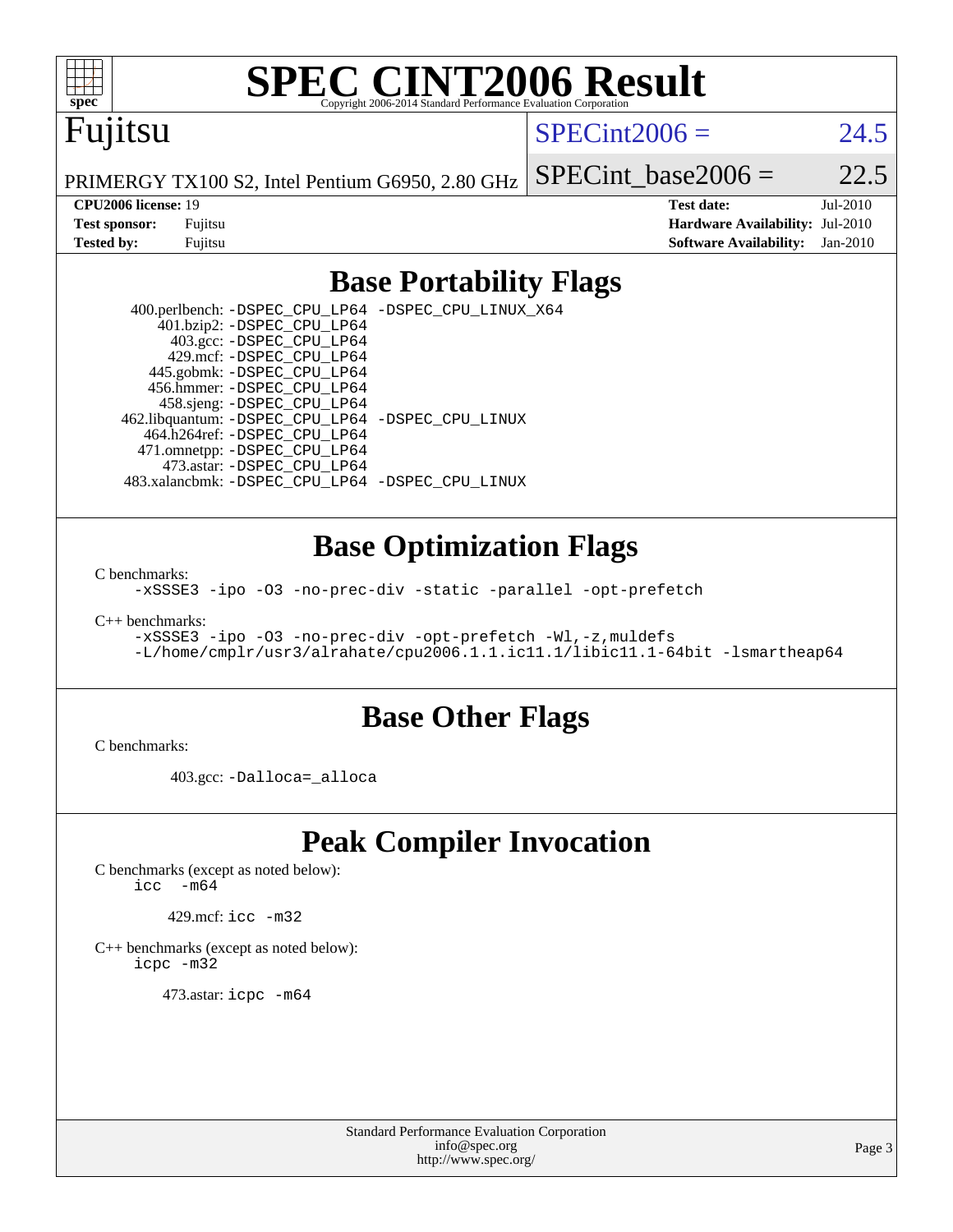

### Fujitsu

#### $SPECint2006 = 24.5$  $SPECint2006 = 24.5$

PRIMERGY TX100 S2, Intel Pentium G6950, 2.80 GHz

SPECint base2006 =  $22.5$ 

**[CPU2006 license:](http://www.spec.org/auto/cpu2006/Docs/result-fields.html#CPU2006license)** 19 **[Test date:](http://www.spec.org/auto/cpu2006/Docs/result-fields.html#Testdate)** Jul-2010 **[Test sponsor:](http://www.spec.org/auto/cpu2006/Docs/result-fields.html#Testsponsor)** Fujitsu **[Hardware Availability:](http://www.spec.org/auto/cpu2006/Docs/result-fields.html#HardwareAvailability)** Jul-2010 **[Tested by:](http://www.spec.org/auto/cpu2006/Docs/result-fields.html#Testedby)** Fujitsu **[Software Availability:](http://www.spec.org/auto/cpu2006/Docs/result-fields.html#SoftwareAvailability)** Jan-2010

#### **[Peak Portability Flags](http://www.spec.org/auto/cpu2006/Docs/result-fields.html#PeakPortabilityFlags)**

 400.perlbench: [-DSPEC\\_CPU\\_LP64](http://www.spec.org/cpu2006/results/res2010q3/cpu2006-20100812-12850.flags.html#b400.perlbench_peakPORTABILITY_DSPEC_CPU_LP64) [-DSPEC\\_CPU\\_LINUX\\_X64](http://www.spec.org/cpu2006/results/res2010q3/cpu2006-20100812-12850.flags.html#b400.perlbench_peakCPORTABILITY_DSPEC_CPU_LINUX_X64) 401.bzip2: [-DSPEC\\_CPU\\_LP64](http://www.spec.org/cpu2006/results/res2010q3/cpu2006-20100812-12850.flags.html#suite_peakPORTABILITY401_bzip2_DSPEC_CPU_LP64) 403.gcc: [-DSPEC\\_CPU\\_LP64](http://www.spec.org/cpu2006/results/res2010q3/cpu2006-20100812-12850.flags.html#suite_peakPORTABILITY403_gcc_DSPEC_CPU_LP64) 445.gobmk: [-DSPEC\\_CPU\\_LP64](http://www.spec.org/cpu2006/results/res2010q3/cpu2006-20100812-12850.flags.html#suite_peakPORTABILITY445_gobmk_DSPEC_CPU_LP64) 456.hmmer: [-DSPEC\\_CPU\\_LP64](http://www.spec.org/cpu2006/results/res2010q3/cpu2006-20100812-12850.flags.html#suite_peakPORTABILITY456_hmmer_DSPEC_CPU_LP64) 458.sjeng: [-DSPEC\\_CPU\\_LP64](http://www.spec.org/cpu2006/results/res2010q3/cpu2006-20100812-12850.flags.html#suite_peakPORTABILITY458_sjeng_DSPEC_CPU_LP64) 462.libquantum: [-DSPEC\\_CPU\\_LP64](http://www.spec.org/cpu2006/results/res2010q3/cpu2006-20100812-12850.flags.html#suite_peakPORTABILITY462_libquantum_DSPEC_CPU_LP64) [-DSPEC\\_CPU\\_LINUX](http://www.spec.org/cpu2006/results/res2010q3/cpu2006-20100812-12850.flags.html#b462.libquantum_peakCPORTABILITY_DSPEC_CPU_LINUX) 464.h264ref: [-DSPEC\\_CPU\\_LP64](http://www.spec.org/cpu2006/results/res2010q3/cpu2006-20100812-12850.flags.html#suite_peakPORTABILITY464_h264ref_DSPEC_CPU_LP64) 473.astar: [-DSPEC\\_CPU\\_LP64](http://www.spec.org/cpu2006/results/res2010q3/cpu2006-20100812-12850.flags.html#suite_peakPORTABILITY473_astar_DSPEC_CPU_LP64) 483.xalancbmk: [-DSPEC\\_CPU\\_LINUX](http://www.spec.org/cpu2006/results/res2010q3/cpu2006-20100812-12850.flags.html#b483.xalancbmk_peakCXXPORTABILITY_DSPEC_CPU_LINUX)

#### **[Peak Optimization Flags](http://www.spec.org/auto/cpu2006/Docs/result-fields.html#PeakOptimizationFlags)**

#### [C benchmarks](http://www.spec.org/auto/cpu2006/Docs/result-fields.html#Cbenchmarks):

Standard Performance Evaluation Corporation [info@spec.org](mailto:info@spec.org) 400.perlbench: [-prof-gen](http://www.spec.org/cpu2006/results/res2010q3/cpu2006-20100812-12850.flags.html#user_peakPASS1_CFLAGSPASS1_LDFLAGS400_perlbench_prof_gen_e43856698f6ca7b7e442dfd80e94a8fc)(pass 1) [-prof-use](http://www.spec.org/cpu2006/results/res2010q3/cpu2006-20100812-12850.flags.html#user_peakPASS2_CFLAGSPASS2_LDFLAGS400_perlbench_prof_use_bccf7792157ff70d64e32fe3e1250b55)(pass 2) [-xSSSE3](http://www.spec.org/cpu2006/results/res2010q3/cpu2006-20100812-12850.flags.html#user_peakCOPTIMIZE400_perlbench_f-xSSSE3) [-ipo](http://www.spec.org/cpu2006/results/res2010q3/cpu2006-20100812-12850.flags.html#user_peakCOPTIMIZE400_perlbench_f-ipo) [-O3](http://www.spec.org/cpu2006/results/res2010q3/cpu2006-20100812-12850.flags.html#user_peakCOPTIMIZE400_perlbench_f-O3) [-no-prec-div](http://www.spec.org/cpu2006/results/res2010q3/cpu2006-20100812-12850.flags.html#user_peakCOPTIMIZE400_perlbench_f-no-prec-div) [-static](http://www.spec.org/cpu2006/results/res2010q3/cpu2006-20100812-12850.flags.html#user_peakCOPTIMIZE400_perlbench_f-static) [-ansi-alias](http://www.spec.org/cpu2006/results/res2010q3/cpu2006-20100812-12850.flags.html#user_peakCOPTIMIZE400_perlbench_f-ansi-alias) [-opt-prefetch](http://www.spec.org/cpu2006/results/res2010q3/cpu2006-20100812-12850.flags.html#user_peakCOPTIMIZE400_perlbench_f-opt-prefetch)  $401.bzip2$ : basepeak = yes 403.gcc: [-xSSSE3](http://www.spec.org/cpu2006/results/res2010q3/cpu2006-20100812-12850.flags.html#user_peakCOPTIMIZE403_gcc_f-xSSSE3) [-ipo](http://www.spec.org/cpu2006/results/res2010q3/cpu2006-20100812-12850.flags.html#user_peakCOPTIMIZE403_gcc_f-ipo) [-O3](http://www.spec.org/cpu2006/results/res2010q3/cpu2006-20100812-12850.flags.html#user_peakCOPTIMIZE403_gcc_f-O3) [-no-prec-div](http://www.spec.org/cpu2006/results/res2010q3/cpu2006-20100812-12850.flags.html#user_peakCOPTIMIZE403_gcc_f-no-prec-div) [-static](http://www.spec.org/cpu2006/results/res2010q3/cpu2006-20100812-12850.flags.html#user_peakCOPTIMIZE403_gcc_f-static) [-inline-calloc](http://www.spec.org/cpu2006/results/res2010q3/cpu2006-20100812-12850.flags.html#user_peakCOPTIMIZE403_gcc_f-inline-calloc) [-opt-malloc-options=3](http://www.spec.org/cpu2006/results/res2010q3/cpu2006-20100812-12850.flags.html#user_peakCOPTIMIZE403_gcc_f-opt-malloc-options_13ab9b803cf986b4ee62f0a5998c2238) 429.mcf: [-xSSSE3](http://www.spec.org/cpu2006/results/res2010q3/cpu2006-20100812-12850.flags.html#user_peakCOPTIMIZE429_mcf_f-xSSSE3) [-ipo](http://www.spec.org/cpu2006/results/res2010q3/cpu2006-20100812-12850.flags.html#user_peakCOPTIMIZE429_mcf_f-ipo) [-O3](http://www.spec.org/cpu2006/results/res2010q3/cpu2006-20100812-12850.flags.html#user_peakCOPTIMIZE429_mcf_f-O3) [-no-prec-div](http://www.spec.org/cpu2006/results/res2010q3/cpu2006-20100812-12850.flags.html#user_peakCOPTIMIZE429_mcf_f-no-prec-div) [-static](http://www.spec.org/cpu2006/results/res2010q3/cpu2006-20100812-12850.flags.html#user_peakCOPTIMIZE429_mcf_f-static) [-opt-prefetch](http://www.spec.org/cpu2006/results/res2010q3/cpu2006-20100812-12850.flags.html#user_peakCOPTIMIZE429_mcf_f-opt-prefetch) 445.gobmk: [-prof-gen](http://www.spec.org/cpu2006/results/res2010q3/cpu2006-20100812-12850.flags.html#user_peakPASS1_CFLAGSPASS1_LDFLAGS445_gobmk_prof_gen_e43856698f6ca7b7e442dfd80e94a8fc)(pass 1) [-prof-use](http://www.spec.org/cpu2006/results/res2010q3/cpu2006-20100812-12850.flags.html#user_peakPASS2_CFLAGSPASS2_LDFLAGS445_gobmk_prof_use_bccf7792157ff70d64e32fe3e1250b55)(pass 2) [-xSSSE3](http://www.spec.org/cpu2006/results/res2010q3/cpu2006-20100812-12850.flags.html#user_peakCOPTIMIZE445_gobmk_f-xSSSE3) [-O2](http://www.spec.org/cpu2006/results/res2010q3/cpu2006-20100812-12850.flags.html#user_peakCOPTIMIZE445_gobmk_f-O2) [-ipo](http://www.spec.org/cpu2006/results/res2010q3/cpu2006-20100812-12850.flags.html#user_peakCOPTIMIZE445_gobmk_f-ipo) [-no-prec-div](http://www.spec.org/cpu2006/results/res2010q3/cpu2006-20100812-12850.flags.html#user_peakCOPTIMIZE445_gobmk_f-no-prec-div) [-ansi-alias](http://www.spec.org/cpu2006/results/res2010q3/cpu2006-20100812-12850.flags.html#user_peakCOPTIMIZE445_gobmk_f-ansi-alias) 456.hmmer: [-xSSSE3](http://www.spec.org/cpu2006/results/res2010q3/cpu2006-20100812-12850.flags.html#user_peakCOPTIMIZE456_hmmer_f-xSSSE3) [-ipo](http://www.spec.org/cpu2006/results/res2010q3/cpu2006-20100812-12850.flags.html#user_peakCOPTIMIZE456_hmmer_f-ipo) [-O3](http://www.spec.org/cpu2006/results/res2010q3/cpu2006-20100812-12850.flags.html#user_peakCOPTIMIZE456_hmmer_f-O3) [-no-prec-div](http://www.spec.org/cpu2006/results/res2010q3/cpu2006-20100812-12850.flags.html#user_peakCOPTIMIZE456_hmmer_f-no-prec-div) [-static](http://www.spec.org/cpu2006/results/res2010q3/cpu2006-20100812-12850.flags.html#user_peakCOPTIMIZE456_hmmer_f-static) [-unroll2](http://www.spec.org/cpu2006/results/res2010q3/cpu2006-20100812-12850.flags.html#user_peakCOPTIMIZE456_hmmer_f-unroll_784dae83bebfb236979b41d2422d7ec2) [-ansi-alias](http://www.spec.org/cpu2006/results/res2010q3/cpu2006-20100812-12850.flags.html#user_peakCOPTIMIZE456_hmmer_f-ansi-alias) [-auto-ilp32](http://www.spec.org/cpu2006/results/res2010q3/cpu2006-20100812-12850.flags.html#user_peakCOPTIMIZE456_hmmer_f-auto-ilp32) 458.sjeng: [-prof-gen](http://www.spec.org/cpu2006/results/res2010q3/cpu2006-20100812-12850.flags.html#user_peakPASS1_CFLAGSPASS1_LDFLAGS458_sjeng_prof_gen_e43856698f6ca7b7e442dfd80e94a8fc)(pass 1) [-prof-use](http://www.spec.org/cpu2006/results/res2010q3/cpu2006-20100812-12850.flags.html#user_peakPASS2_CFLAGSPASS2_LDFLAGS458_sjeng_prof_use_bccf7792157ff70d64e32fe3e1250b55)(pass 2) [-xSSSE3](http://www.spec.org/cpu2006/results/res2010q3/cpu2006-20100812-12850.flags.html#user_peakCOPTIMIZE458_sjeng_f-xSSSE3) [-ipo](http://www.spec.org/cpu2006/results/res2010q3/cpu2006-20100812-12850.flags.html#user_peakCOPTIMIZE458_sjeng_f-ipo) [-O3](http://www.spec.org/cpu2006/results/res2010q3/cpu2006-20100812-12850.flags.html#user_peakCOPTIMIZE458_sjeng_f-O3) [-no-prec-div](http://www.spec.org/cpu2006/results/res2010q3/cpu2006-20100812-12850.flags.html#user_peakCOPTIMIZE458_sjeng_f-no-prec-div) [-static](http://www.spec.org/cpu2006/results/res2010q3/cpu2006-20100812-12850.flags.html#user_peakCOPTIMIZE458_sjeng_f-static) [-unroll4](http://www.spec.org/cpu2006/results/res2010q3/cpu2006-20100812-12850.flags.html#user_peakCOPTIMIZE458_sjeng_f-unroll_4e5e4ed65b7fd20bdcd365bec371b81f)  $462$ .libquantum: basepeak = yes 464.h264ref: [-prof-gen](http://www.spec.org/cpu2006/results/res2010q3/cpu2006-20100812-12850.flags.html#user_peakPASS1_CFLAGSPASS1_LDFLAGS464_h264ref_prof_gen_e43856698f6ca7b7e442dfd80e94a8fc)(pass 1) [-prof-use](http://www.spec.org/cpu2006/results/res2010q3/cpu2006-20100812-12850.flags.html#user_peakPASS2_CFLAGSPASS2_LDFLAGS464_h264ref_prof_use_bccf7792157ff70d64e32fe3e1250b55)(pass 2) [-xSSSE3](http://www.spec.org/cpu2006/results/res2010q3/cpu2006-20100812-12850.flags.html#user_peakCOPTIMIZE464_h264ref_f-xSSSE3) [-ipo](http://www.spec.org/cpu2006/results/res2010q3/cpu2006-20100812-12850.flags.html#user_peakCOPTIMIZE464_h264ref_f-ipo) [-O3](http://www.spec.org/cpu2006/results/res2010q3/cpu2006-20100812-12850.flags.html#user_peakCOPTIMIZE464_h264ref_f-O3) [-no-prec-div](http://www.spec.org/cpu2006/results/res2010q3/cpu2006-20100812-12850.flags.html#user_peakCOPTIMIZE464_h264ref_f-no-prec-div) [-static](http://www.spec.org/cpu2006/results/res2010q3/cpu2006-20100812-12850.flags.html#user_peakCOPTIMIZE464_h264ref_f-static) [-unroll2](http://www.spec.org/cpu2006/results/res2010q3/cpu2006-20100812-12850.flags.html#user_peakCOPTIMIZE464_h264ref_f-unroll_784dae83bebfb236979b41d2422d7ec2) [-ansi-alias](http://www.spec.org/cpu2006/results/res2010q3/cpu2006-20100812-12850.flags.html#user_peakCOPTIMIZE464_h264ref_f-ansi-alias) [C++ benchmarks:](http://www.spec.org/auto/cpu2006/Docs/result-fields.html#CXXbenchmarks) 471.omnetpp: [-prof-gen](http://www.spec.org/cpu2006/results/res2010q3/cpu2006-20100812-12850.flags.html#user_peakPASS1_CXXFLAGSPASS1_LDFLAGS471_omnetpp_prof_gen_e43856698f6ca7b7e442dfd80e94a8fc)(pass 1) [-prof-use](http://www.spec.org/cpu2006/results/res2010q3/cpu2006-20100812-12850.flags.html#user_peakPASS2_CXXFLAGSPASS2_LDFLAGS471_omnetpp_prof_use_bccf7792157ff70d64e32fe3e1250b55)(pass 2) [-xSSSE3](http://www.spec.org/cpu2006/results/res2010q3/cpu2006-20100812-12850.flags.html#user_peakCXXOPTIMIZE471_omnetpp_f-xSSSE3) [-ipo](http://www.spec.org/cpu2006/results/res2010q3/cpu2006-20100812-12850.flags.html#user_peakCXXOPTIMIZE471_omnetpp_f-ipo) [-O3](http://www.spec.org/cpu2006/results/res2010q3/cpu2006-20100812-12850.flags.html#user_peakCXXOPTIMIZE471_omnetpp_f-O3) [-no-prec-div](http://www.spec.org/cpu2006/results/res2010q3/cpu2006-20100812-12850.flags.html#user_peakCXXOPTIMIZE471_omnetpp_f-no-prec-div) [-ansi-alias](http://www.spec.org/cpu2006/results/res2010q3/cpu2006-20100812-12850.flags.html#user_peakCXXOPTIMIZE471_omnetpp_f-ansi-alias) [-opt-ra-region-strategy=block](http://www.spec.org/cpu2006/results/res2010q3/cpu2006-20100812-12850.flags.html#user_peakCXXOPTIMIZE471_omnetpp_f-opt-ra-region-strategy-block_a0a37c372d03933b2a18d4af463c1f69) [-Wl,-z,muldefs](http://www.spec.org/cpu2006/results/res2010q3/cpu2006-20100812-12850.flags.html#user_peakEXTRA_LDFLAGS471_omnetpp_link_force_multiple1_74079c344b956b9658436fd1b6dd3a8a) [-L/home/cmplr/usr3/alrahate/cpu2006.1.1.ic11.1/libic11.1-32bit -lsmartheap](http://www.spec.org/cpu2006/results/res2010q3/cpu2006-20100812-12850.flags.html#user_peakEXTRA_LIBS471_omnetpp_SmartHeap_d86dffe4a79b79ef8890d5cce17030c3) 473.astar: [-prof-gen](http://www.spec.org/cpu2006/results/res2010q3/cpu2006-20100812-12850.flags.html#user_peakPASS1_CXXFLAGSPASS1_LDFLAGS473_astar_prof_gen_e43856698f6ca7b7e442dfd80e94a8fc)(pass 1) [-prof-use](http://www.spec.org/cpu2006/results/res2010q3/cpu2006-20100812-12850.flags.html#user_peakPASS2_CXXFLAGSPASS2_LDFLAGS473_astar_prof_use_bccf7792157ff70d64e32fe3e1250b55)(pass 2) [-xSSSE3](http://www.spec.org/cpu2006/results/res2010q3/cpu2006-20100812-12850.flags.html#user_peakCXXOPTIMIZE473_astar_f-xSSSE3) [-ipo](http://www.spec.org/cpu2006/results/res2010q3/cpu2006-20100812-12850.flags.html#user_peakCXXOPTIMIZE473_astar_f-ipo) [-O3](http://www.spec.org/cpu2006/results/res2010q3/cpu2006-20100812-12850.flags.html#user_peakCXXOPTIMIZE473_astar_f-O3) [-no-prec-div](http://www.spec.org/cpu2006/results/res2010q3/cpu2006-20100812-12850.flags.html#user_peakCXXOPTIMIZE473_astar_f-no-prec-div) [-ansi-alias](http://www.spec.org/cpu2006/results/res2010q3/cpu2006-20100812-12850.flags.html#user_peakCXXOPTIMIZE473_astar_f-ansi-alias) [-opt-ra-region-strategy=routine](http://www.spec.org/cpu2006/results/res2010q3/cpu2006-20100812-12850.flags.html#user_peakCXXOPTIMIZE473_astar_f-opt-ra-region-strategy-routine_ba086ea3b1d46a52e1238e2ca173ed44) [-Wl,-z,muldefs](http://www.spec.org/cpu2006/results/res2010q3/cpu2006-20100812-12850.flags.html#user_peakEXTRA_LDFLAGS473_astar_link_force_multiple1_74079c344b956b9658436fd1b6dd3a8a) Continued on next page

<http://www.spec.org/>

Page 4